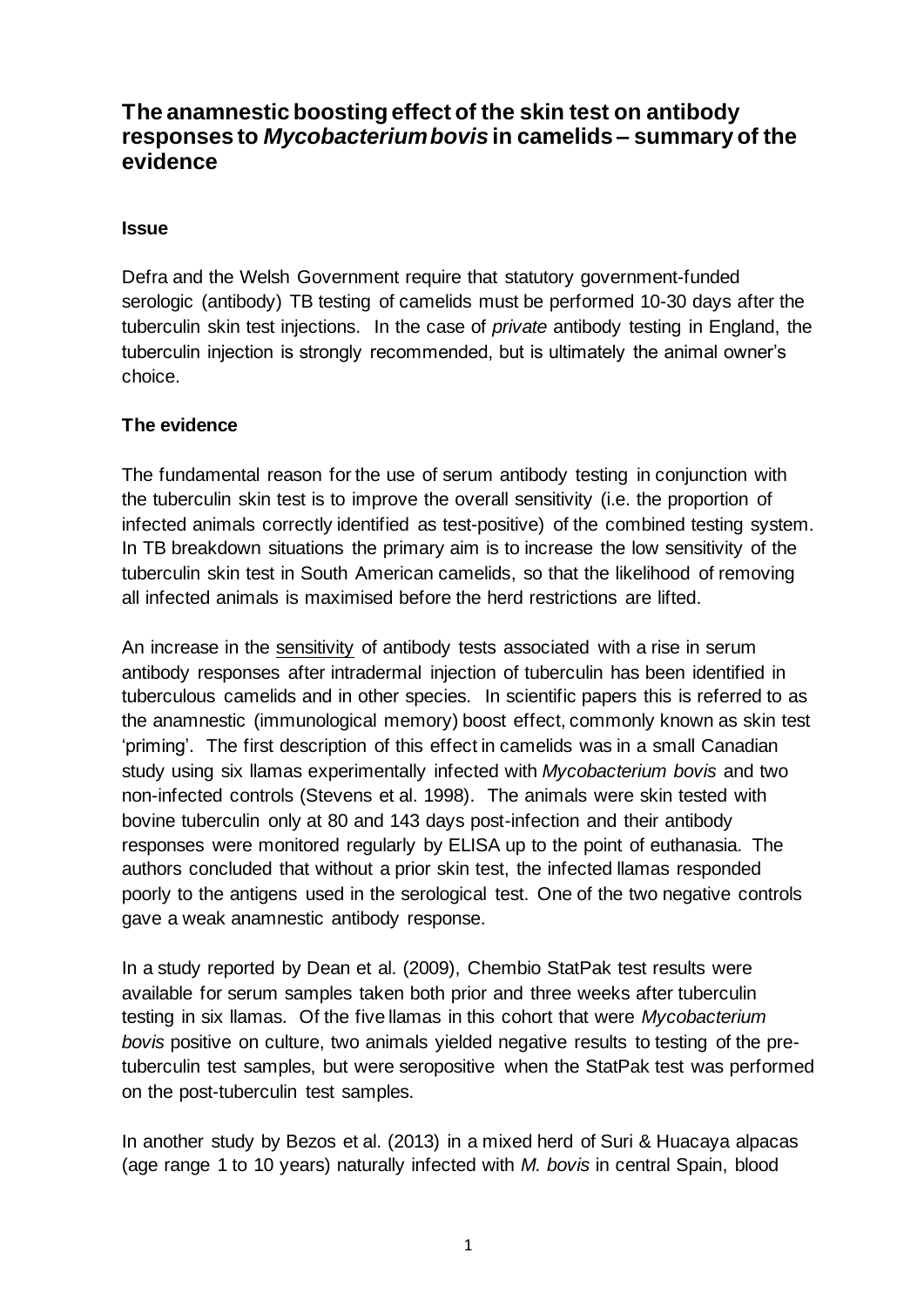sampling at 15, 30 or 42 days after tuberculin injection consistently improved the sensitivity of an antibody assay for TB, relative to blood samples taken on the day (0) of the injection. This positive effect was observed during three separate skin testing events of the same herd (January, March & June 2012). The number of culture-positive animals tested at each event varied from 7 to 39.

Clearly, as with most studies in South American camelids the numbers of animals studied were small. However, they represent the best data currently available for camelids and the various studies show a consistent pattern. The antibody boosting effect is a well-recognised phenomenon that has been described in tuberculous cattle and in other species susceptible to infection with *Mycobacterium bovis* (Waters et al. 2006, Casal et al. 2014, Waters et al. 2014a, Waters et al. 2014b, Waters et al. 2015, O'Brien et al. 2017, Roupie et al. 2018). In light of this evidence, it would be unwise to ignore the benefits of 'priming' serologic tests with the tuberculin skin test in situations where we are trying to maximise diagnostic sensitivity, such as when testing camelid herds with confirmed *M. bovis* infection or at risk of infection following the introduction of animals from known TB-infected herds (tracings).

The anamnestic boosting effect can be observed from one to two weeks following tuberculin injection and can persist for up to several months, depending on the type and dose of tuberculin, the host species, stage of infection, format of the antibody test used and other factors (Waters et al. 2014a, Waters et al. 2014b, Roupie et al. 2018, Lyashchenko et al. 2020). In cattle, the boosted antibody levels wane beginning ~1-2 months after the injection of tuberculin, although they can be further increased by subsequent injections (Waters et al., 2015, Lyashchenko et al. 2020). Thus, in contrast to skin test reactivity, repeated administration of tuberculin enhances rather than dampens subsequent antibody responses. The window for antibody testing recommended by APHA (10 to 30 days after tuberculin injection) is intended to both allow time for this effect to become established and to ensure that samples are taken before the maximum benefit associated with the booster effect starts to wane. It is a practical guideline designed to optimise the performance of the antibody tests in the field, but like most biological processes it is not an absolute range and there will be random individual variation.

The possibility that prior tuberculin skin testing could have a detrimental effect on the specificity of antibody tests and lead to false positive results in presumed TBfree animals has been raised as a potential concern for some camelid keepers. However, several studies carried out in ruminants (cattle and cervids) have failed to detect such an effect (Lyashchenko et al. 2020).

In a study conducted in the USA no boost in antibody responses could be detected in TB-free cattle after intradermal administration of tuberculin in the caudal fold (base of the tail) and comparative cervical tests (Waters et al. 2015).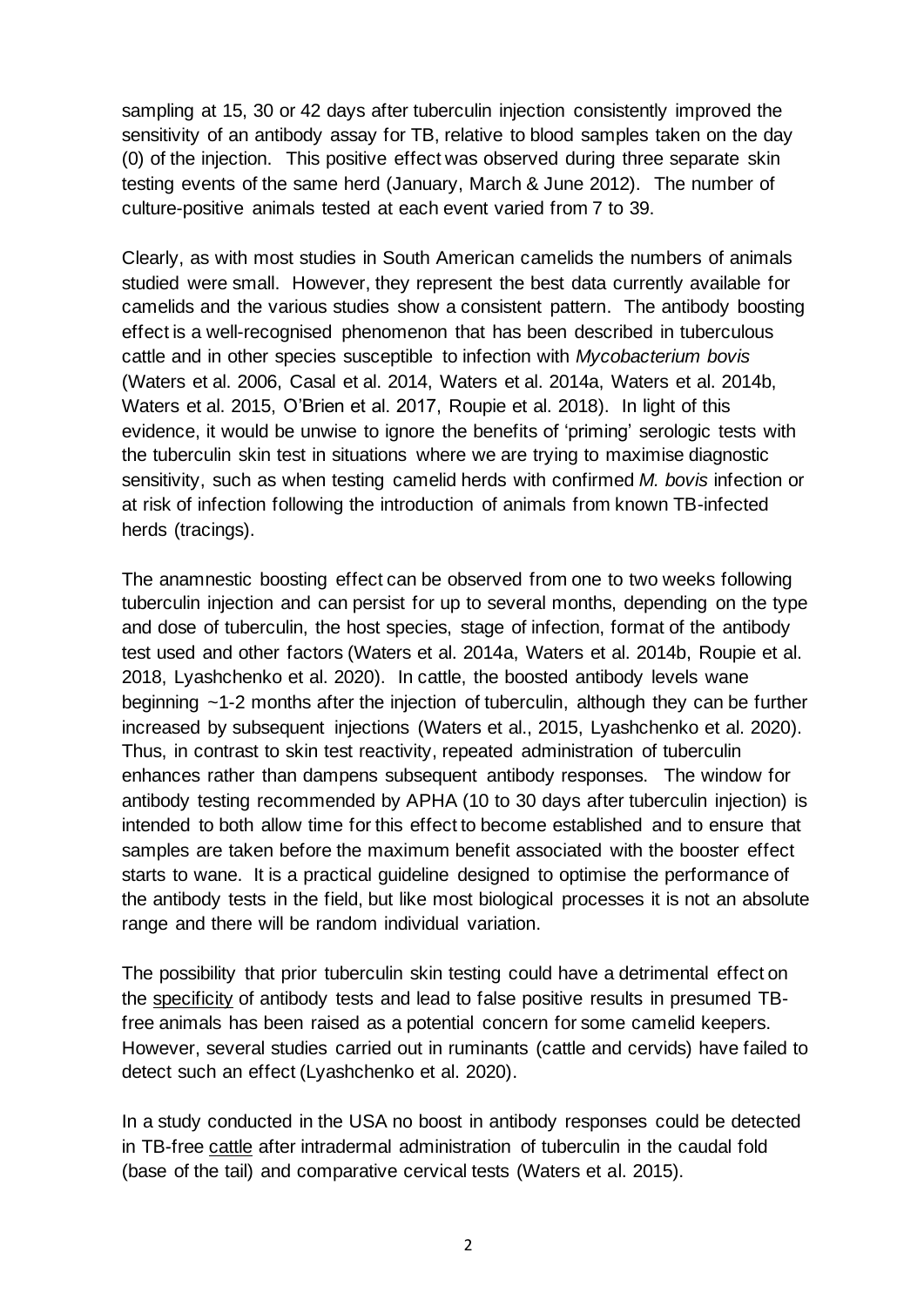Similarly, a study carried out at the Institute for Animal Health, UK (Thom et al. 2004), stated that antibody responses were not evident as a result of repeat skin testing prior to experimental infection with *Mycobacterium bovis*, but were seen at seven weeks post-infection following a skin test.

In an experiment performed in Belgium with six bulls naturally exposed to *M. avium* subsp. *paratuberculosis*, a dramatic rise in MPB70/MPB83 specific antibody titres measured by IDEXX ELISA took place in all four of the bulls that were experimentally infected with *M. bovis*. This antibody boost was observed 10-15 days after the injection of bovine tuberculin. By contrast, in the two uninfected (control) bulls the increases in antibodies after tuberculin skin testing were much more modest.

In Spain, repeated comparative skin testing of TB-free red deer at a six-month interval confirmed that it did not affect serological responses to *M. bovis* measured by ELISA (Che-Amat et al. 2016). Results in cattle and deer cannot be directly extrapolated to camelids, but do constitute useful precedents from other artiodactyl species that are related to camelids.

It has not yet been possible to experimentally assess the effect of tuberculin injections on antibody responses in TB-free camelids, due to a lack of samples from skin-tested animals in unrestricted herds. None of the TB-free alpacas tested during the BAS-funded study carried by APHA in 2011-12 had received a skin test (Rhodes et al. 2012). Even so, analysis of data generated with sera from alpacas on premises with confirmed *M. bovis* infection in GB (under the conservative assumption/worst-case scenario that all the non-visible-lesion seropositive animals in those herds were false positives) did not suggest that the specificity of antibody testing was substantially different between animals that underwent prior skin testing and those that do not.

Furthermore, the evidence gathered so far through mandatory field antibody testing of camelid herds in GB does not support the hypothesis that tuberculin 'priming' is a common cause of false test positive results. In 2020 the Animal and Plant Health Agency (APHA) blood tested 581 camelids in England and Wales that were colocated with or contiguous to TB-infected cattle herds. All those animals received an injection of bovine (and in some cases also avian) tuberculin 10-30 days before blood samples were collected for 4-spot Enferplex or combined serial DPP and IDEXX testing in an APHA laboratory. Eleven (i.e. 1.9%) of those animals were deemed TB seropositive and removed. And since it is quite possible that a proportion of those 11 animals were truly infected with *M. bovis*, the proportion of false positive results was even lower.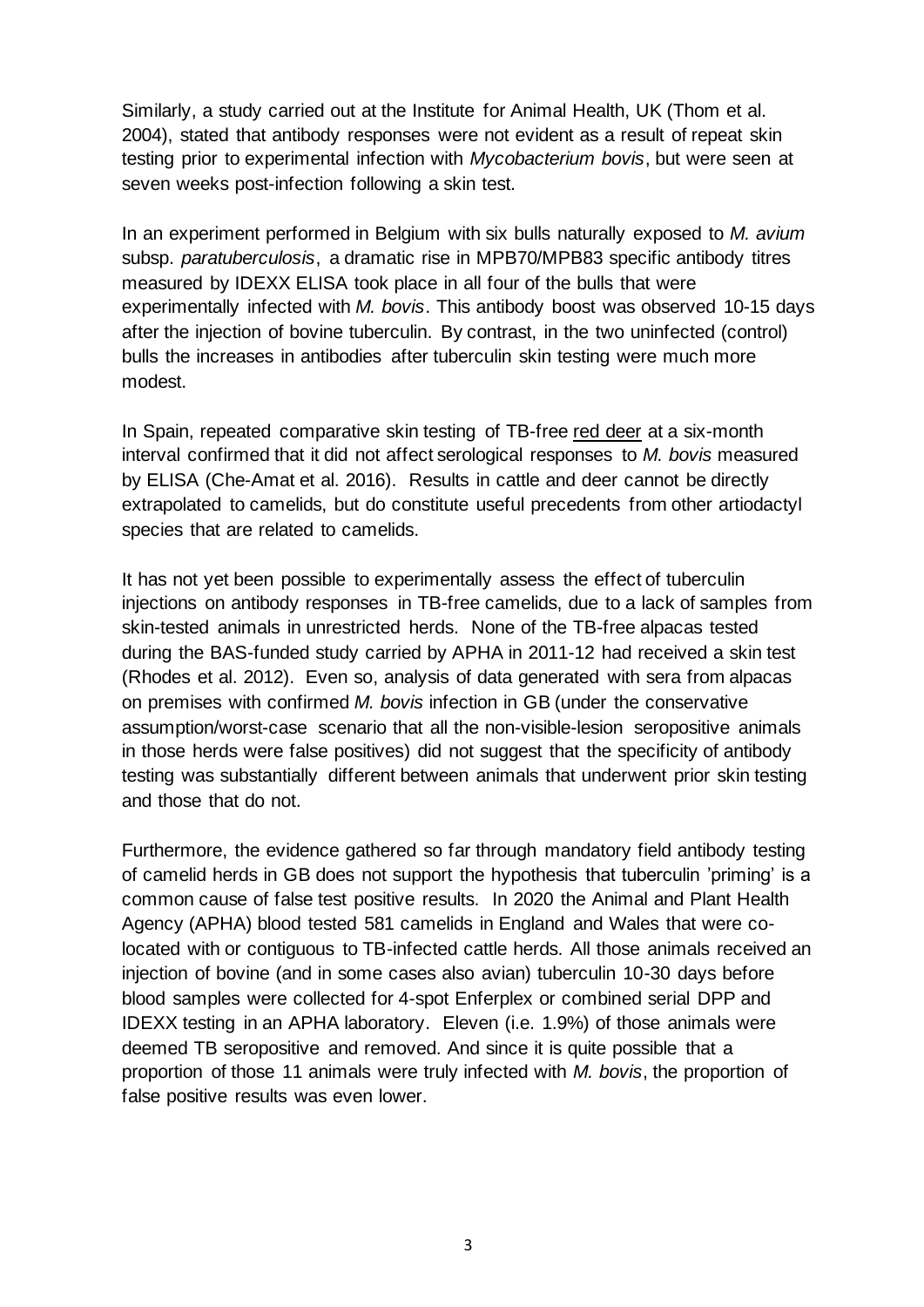## **Conclusion**

In herds with confirmed or with a strong suspicion of *M. bovis* infection, priming of the antibody TB tests with a tuberculin skin test conducted 10-30 days before blood sampling is essential for optimal performance of those tests, i.e. to maximise the overall sensitivity (probability that an infected animal is classified as positive by the test) and thus avoid missing infected animals.

For private routine screening or pre-movement testing of presumed TB-free herds, skin test priming of the antibody tests is strongly recommended. Although this increases the cost and complexity of TB testing, it helps identify any undetected infected animals present in those herds without impacting negatively on the test specificity.

Dr Ricardo de la Rua-Domenech, APHA Veterinary Adviser to Defra's Bovine TB Programme

Dr Shelley Rhodes, TB test consultant, APHA Weybridge

November 2013 (last update: June 2021)

### **References**

Bezos J, Casal C, Álvarez J, et al. (2013). Evaluation of the performance of cellular and serological diagnostic tests for the diagnosis of tuberculosis in an alpaca (*Vicugna pacos*) herd naturally infected with *Mycobacterium bovis*. Preventive Veterinary Medicine 111: 304- 313.

Casal C, Diez-Guerrier A, Alvarez J, Rodriguez-Campos S, Mateos A, Linscott R, Martel E, Lawrence JC, Whelan C, Clarke J, O'Brien A, Dominguez L, Aranaz A (2014). Strategic use of serology for the diagnosis of bovine tuberculosis after intradermal skin testing. Veterinary Microbiology 170 (3-4): 342-351

Che-Amat A, Risalde MA, González-Barrio D, Ortiz JA, Gortázar C. 2016. Effects of repeated comparative intradermal tuberculin testing on test results: a longitudinal study in TB-free red deer. BMC Veterinary Research 12, 184.

Dean GS, Crawshaw TR, de la Rua-Domenech R, Farrant L, Greenwald R, Higgins, RJ, Lyaschenko K, Vordermeier HM & Twomey F (2009). Use of serological techniques for diagnosis of *Mycobacterium bovis* infection in a llama herd. Veterinary Record 165: 323- 324.